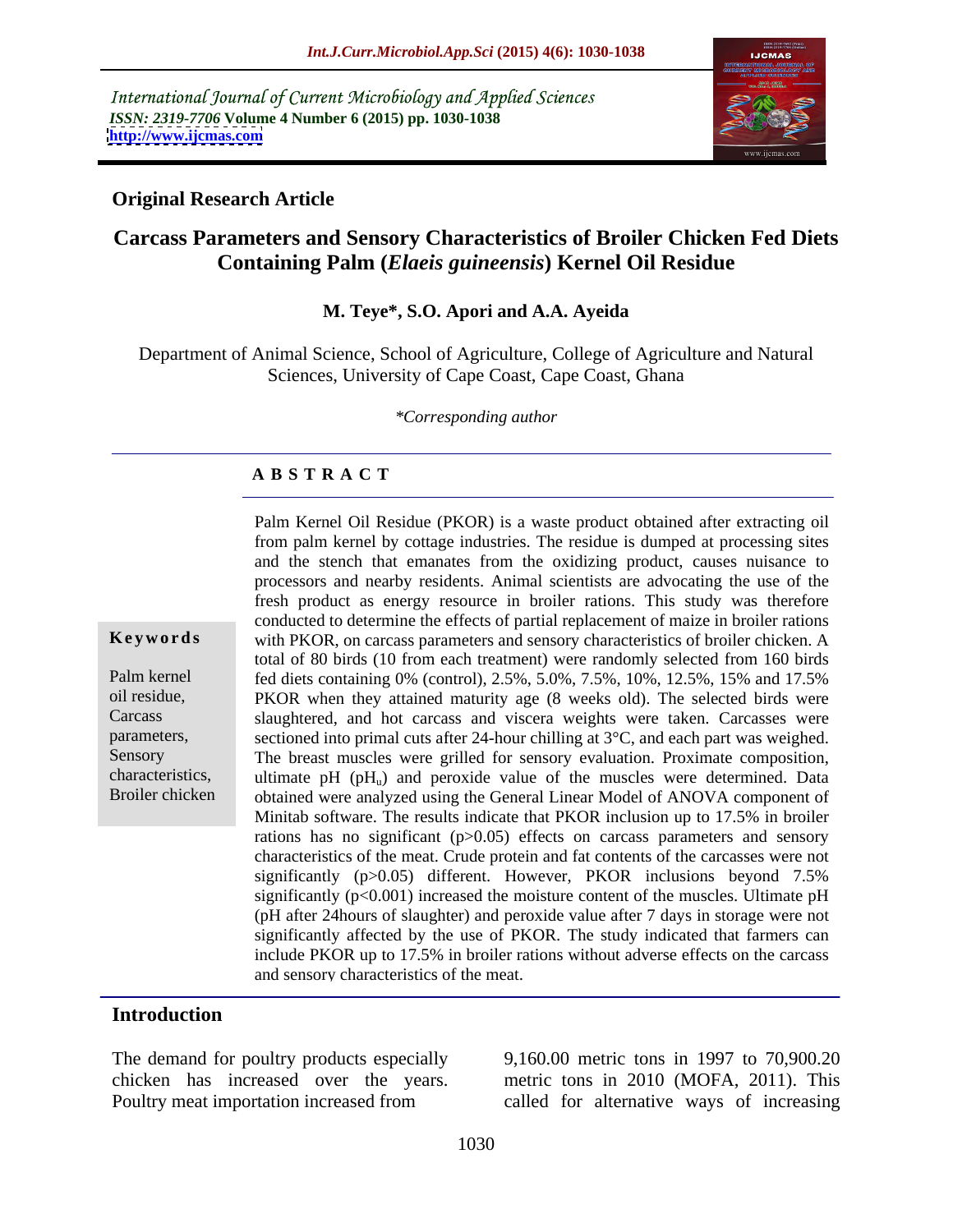production since there is demand for the product. The sector is however, met with high costs of production due to increasing Study area costs of feed ingredients and other inputs, thus increasing excessively the costs of The study was conducted at the

expensive and readily available ingredients for use in formulating livestock rations. One of such ingredients is palm kernel oil residue (Anyang, 1999; Odoi *et al*., 2006).

Palm Kernel Oil Residue (PKOR) is the 500) of eight weeks old with a sex ratio of solid waste left after manual extraction of oil 1:1 were randomly selected for the study, from the kernel of palm nut by cottage industries. Studies indicate that it is rich in which dietary maize was substituted with energy, hence could be used in formulating palm kernel oil residue (PKOR) at levels of livestock rations (Odoi *et al.*, 2006). Feeding 0% (T1, control), 2.5% (T2), 5% (T3), 7.5% trials involving the use of PKOR reported (T4), 10% (T5), 12.5% (T6), 15% (T7), and that growth rates and feed conversion ratios and the state of T8 and The relations. The of broiler chicken were comparable with those fed conventional rations (Odoi *et al.*, 2006; Apori *et al*., 2013). The authors consequently advocated an extensive use of PKOR in broiler rations to reduce production costs. **Slaughtering of birds** 

Meanwhile, meat related studies indicate Feed was withdrawn from the birds at 24 that the carcass quality of livestock, especially non-ruminant livestock is directly especially non-ruminant livestock is directly weighed with an electronic scale (Sartorius, affected by the type of feed given and the inclusion rates of the various feed tags to differentiate them especially during ingredients (Teye *et al.,* 2006; Lawrie and Ledward, 2006).

which result in adverse effects on the which they were scalded in warm water carcass yield and eating qualities of poultry. The present study therefore, sought to determine the effects of feeding PKOR to

### **Materials and Methods**

### **Study area**

production (Flake and Ashitey, 2008). experimental house and laboratories of the This necessitated investigations into the Research Farm, College of Agriculture and potential of non-conventional, less Natural Sciences, University of Cape Coast, The study was conducted at the School of Agriculture Teaching and Ghana. **Ghana**.

### **Experimental birds and rations**

A total of eighty (80) broiler chicken (Cobb from 160 birds raised on broiler rations in 17.5% (T8) PKOR inclusions. The experimental diet was fed to the birds from day-old till maturity (8 weeks old). The composition of the experimental diets is shown in Table 1.

hours prior to slaughter. Each live bird was CP 245S) and given robust identification scalding and removal of feathers.

According to Okine *et al.* (2009) some feed to cut the jugular veins, and were allowed to ingredients contain anti-nutritive factors bleed for approximately 60 seconds, after broiler chicken on the carcass parameters to remove the viscera organs. The carcass and sensory characteristics of the meat. was washed and hot carcass weight was The birds were then stuck with a sharp knife which they were scalded in warm water (70°C). The feathers were manually plucked, and the head and shanks removed. An incision was then made at the vent area recorded.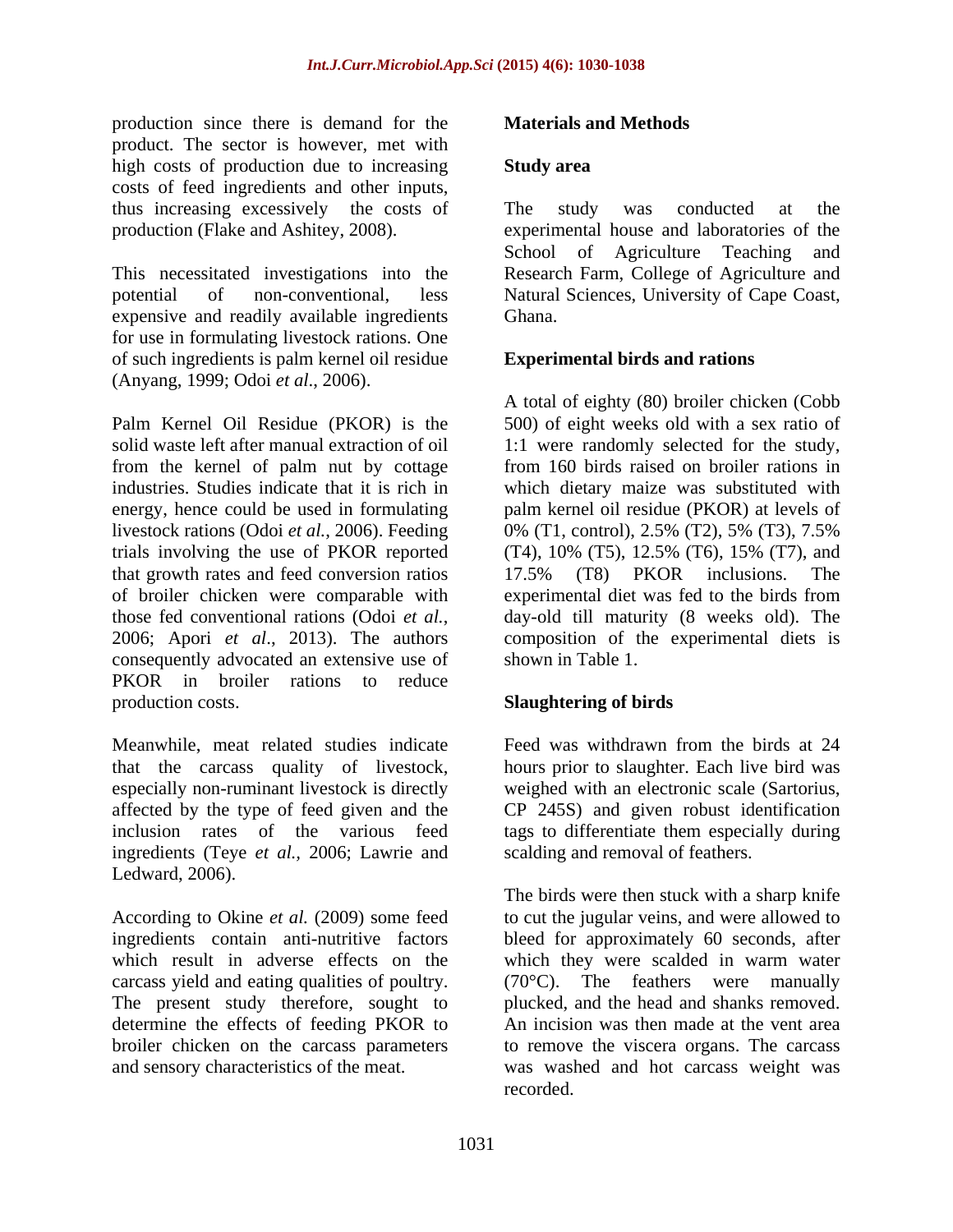The viscera were separated into intestines, **Flavour intensity:** very weak (1), weak (2), gizzard, liver and spleen. The dressed carcass was chilled for 24 hours and cold **Flavour-liking:** like very much (1), like (2), weight taken. Primal cuts were obtained intermediate (3), dislike (4), dislike very from the chilled carcass and each part weighed. The breast muscles were used for **Overall acceptability**: like very much (1), sensory evaluation and laboratory analyses. like (2), intermediate (3), dislike (4), dislike

## $pH$  of the muscles at 24 hours  $(pH<sub>u</sub>)$  after

The ultimate pH (p $H_u$ , taken 24 hrs after slaughter) of the muscles was done by approximately 1minute after the insertion of the pH meter.

### **Sensory evaluation of products**

A total of twenty (20) panellists aged General Linear Model (GLM) of the between 18 and 25 years (12 males and 8 Analysis of Variance (ANOVA) component females) were randomly selected and trained of the Minitab Statistical Package, version according to the British Standard Institution 15 (MINITAB, 2007). Where significant (BSI, 1993) guidelines to evaluate the differences existed, means were separated products. The breast muscles were thawed using the Tukey pair-wise comparison at 5% and grilled to a core temperature of 70°C in an electric oven (Turbofan, Blue seal, UK). The products were sliced into uniform sizes The dressing percentage, chilling loss (about 2cm) and wrapped with coded (shrinkage), weights of visceral organs and aluminium foils and presented to the panellists. Each panellist was provided with Table 2. There were no significant water and pieces of bread to serve as neutralizers between the products.

**Colour:** very pale (1), pale (2), intermediate percentage of 78% in commercial broilers.

intermediate (3), strong (4), very strong (5)

**Carcass yield Juiciness:** very juicy (1), juicy (2), intermediate  $(3)$ , dry  $(4)$ , very dry  $(5)$ 

intermediate (3), strong (4), very strong (5)

 $much(5)$ 

very much (5)

### **slaughter Proximate composition and Peroxide values (POV) of the muscles**

making an incision at the breast region of determine the proximate composition and the carcass and digital ph meter (CRISON, peroxide value (after 7 days in storage), Basic 20, Spain) was inserted into the breast according to the methods of the AOAC muscle. The readings were taken at (1999). Analyses were conducted in Portions of the breast muscles were used to triplicates.

## **Data analysis**

Data obtained were analyzed using the using the Tukey pair-wise comparison at 5% level of significance.

primal cuts of the birds are presented in  $(p \Box 0.005)$  differences in the various parameters measured.

A five-point category scale was used to The dressing percentages ranged between evaluate the sensory characteristics of the 79.34% and 82.83%.These figures were products as follows: slightly higher than the findings of Taylor (3), Dark (4), very Dark (5) Teye *et al.* (2011) also reported dressing **Off-odour:** very weak (1), weak (2), percentage range of 75.64% to 77%. The and Field (1998), who reported dressing percentage of 78% in commercial broilers. percentage range of 75.64% to 77%. The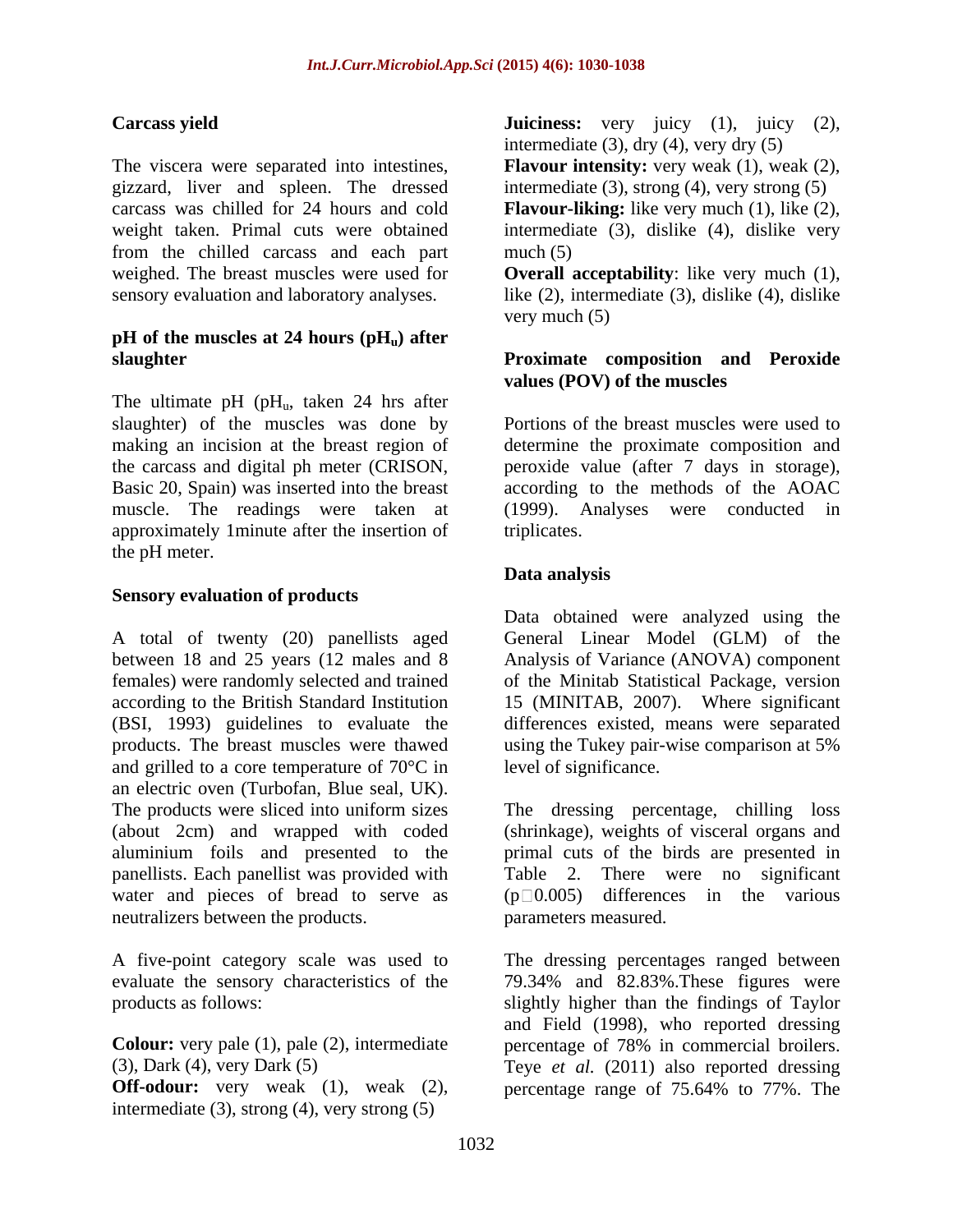that the PKOR did not have any adverse

The weights of the breast, thigh, drumstick and wings did not vary significantly and Ledward, 2006). The similar fat level in (P>0.05) from their respective control the meat is an indication that the sensory products. These cuts are the retail parts that qualities of the meat will not be adversely are sold on weight basis to consumers. A reduction in the weights of these parts would result in revenue losses to producers and There was no significant (P>0.05) processors. The similarity in the weights of differences in the sensory characteristics of these parameters with their respective control treatments is an indication that the use of PKOR in broiler rations will not bring Visual appraisal of products is one of the revenue losses to farmers and poultry

There were no significant (P>0.05) *et al*. (1999); Bell and Weaver, (2002), differences in the weights of the visceral colour is a major indicator of quality of organs in the present study (Table 2). meat, as the appearance influences consumer Occurrence of diseases in animals is evident acceptance. The similar colour of the in change in size and appearance of visceral products from this study is an indication that organs of the animals. The colour of the PKOR did not impart strange colour to the organs did not vary from those of the control animals, indicating that the use of PKOR did not have adverse health effects on the Odour is another important sensory

could be used as a feed ingredient in broiler moisture, crude protein and fat contents of significantly (P>0.05) different from their respective control products. The moisture this adversely affected product patronage.<br>
content was however significantly  $(p<0.001)$  The results from this study indicated that higher in the T6, T7 and T8 products than in

Protein and Fat are important constituents of meat during chewing, and moisture from protein in human diets, hence meat is graded according to the level and quality of protein

relatively higher dressing percentages it possesses (Warris, 2010). The similar recorded in the present study is an indication protein level of meat in the present study is effect on weight gain of the birds. The rations will not reduce the protein quality of an indication that the use of PKOR in broiler the meat. Fat improves appearance, juiciness and other sensory qualities of meat (Lawrie affected.

> There was no significant (P>0.05) the meat (Table 4).

processors. determines whether a consumer chooses or most important characteristics of food, and rejects products. According to Van Oeckel meat.

animals. parameter consumers consider when making The results from Table 2 indicate that PKOR which varies from what is traditionally rations without adverse effects on carcass Consumers always select against products parameters and visceral organs. The possessing off-odour, and that is detrimental the meat are presented in Table 3. The crude reported that the frequency of off-flavor protein and fat contents of the meat were not increased (P<0.05*)* when broilers were fed The results from this study indicated that the other products. Juiciness of the various treatments. Juiciness meat. Meat serves as a major source of saliva (Howard, 1976; Christensen *et al.,* Odour is another important sensory purchasing decisions. An odour in a product known is considered as an off-odour. to meat marketing. Salmon *et al.* (1984) diets containing 5% herring fishmeal and this adversely affected product patronage.The results from this study indicated that there was no significant difference in in meat arises from moisture released by meat during chewing, and moisture from 2000).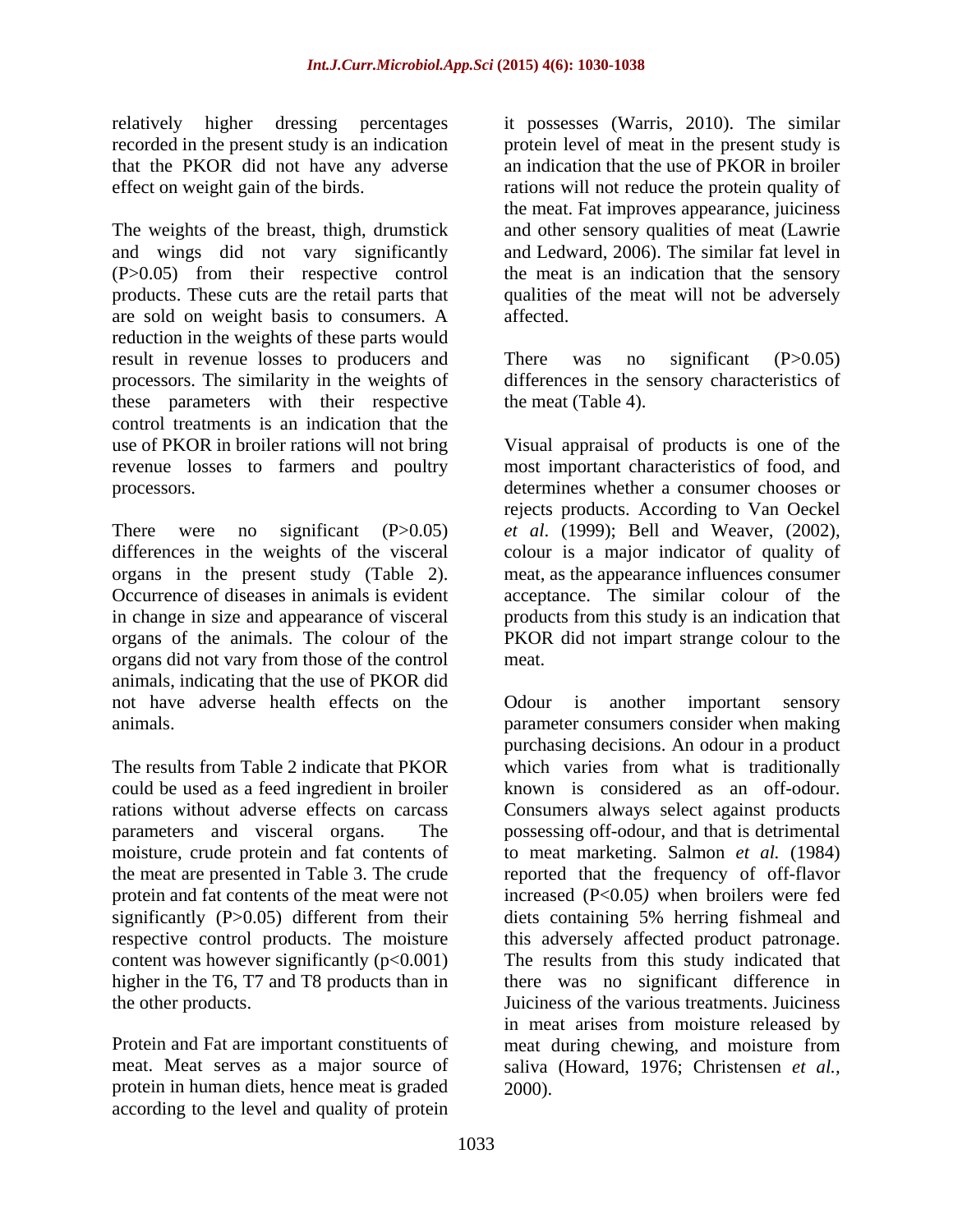### *Int.J.Curr.Microbiol.App.Sci* **(2015) 4(6): 1030-1038**

| Ingredient           |      |      |      |      | T <sub>5</sub> | T6   | Т7                    |      |
|----------------------|------|------|------|------|----------------|------|-----------------------|------|
| (Kg                  |      |      |      |      |                |      |                       |      |
| <b>Maize</b>         | 46.0 | 44.8 | 43.6 | 42.4 | 41.2           | 40.0 | 38.8                  | 37.6 |
| Wheat bran           | 18.0 | 18.0 | 18.0 | 18.0 | 18.0           | 18.0 | 18.0                  | 18.0 |
| Soy bean             | 18.0 | 18.0 | 18.0 | 18.0 | 18.0           | 18.0 | 18.0                  | 18.0 |
| <b>Fish meal</b>     | 16.5 | 16.5 | 16.5 | 16.5 | 16.5           | 16.5 | 16.5                  | 16.5 |
| <b>Oyster shells</b> | 0.1  | 1.0  |      |      |                |      |                       | 1.0  |
| NaCl <sub>2</sub>    | 0.5  | 0.5  | 0.5  | 0.5  | 0.5            | 0.5  | 0.5                   | 0.5  |
| RE3                  | 75ml | 75ml | 75ml | 75ml | 75ml           | 75ml | 75ml                  | 75ml |
| *Toxibind            |      | 0.1  | 0.   | 0.1  |                |      | 0.1                   | 0.1  |
| <b>PKOR</b>          |      |      |      | 36   | 4.8            | 6.0  | $\overline{z}$<br>ے ، | 8.4  |

**Table.1** Composition of the experimental diets/100kg formulation

*\*Toxibind is an additive used to bind mycotoxins to render them inactive in the feed. The same feed was used for both day-old and growers, but the quantities of feed of ered per day increased as the birds aged.*

| Parameter T1 T2 T3                                                  |      |                               | <b>T4</b> | <b>T5</b> |      | T6 T7 | <b>T8</b>   | SED PV                                                                        |
|---------------------------------------------------------------------|------|-------------------------------|-----------|-----------|------|-------|-------------|-------------------------------------------------------------------------------|
|                                                                     |      |                               |           |           |      |       |             | <b>Dressing</b> 80.32 82.83 81.21 79.34 82.32 80.99 81.02 81.38 1.14 0.060    |
|                                                                     |      |                               |           |           |      |       |             |                                                                               |
|                                                                     |      |                               |           |           |      |       |             |                                                                               |
| <b>Chilling</b>                                                     | 0.69 | $0.64$ $0.75$ $0.63$ $0.54$   |           |           | 0.53 |       | $0.78$ 0.65 | $0.01$ 0.300                                                                  |
| loss(%)                                                             |      |                               |           |           |      |       |             |                                                                               |
|                                                                     |      |                               |           |           |      |       |             | <b>Drumstick</b> 347.0 371.8 298.5 332.7 310.1 390.4 402.3 316.7 18.69 0.070  |
|                                                                     |      |                               |           |           |      |       |             |                                                                               |
|                                                                     |      |                               |           |           |      |       |             | <b>Thigh (g)</b> 306.3 354.1 339.1 366.7 376.6 384.0 419.8 350.7 15.6 0.060   |
|                                                                     |      |                               |           |           |      |       |             |                                                                               |
|                                                                     |      |                               |           |           |      |       |             |                                                                               |
|                                                                     |      |                               |           |           |      |       |             | <b>Breast (g)</b> 799.3 900.4 855.4 847.2 881.0 859.0 994.8 892.8 31.49 0.090 |
|                                                                     |      |                               |           |           |      |       |             |                                                                               |
|                                                                     |      |                               |           |           |      |       |             | <b>Wing (g)</b> 234.6 268.6 251.8 258.3 246.7 259.3 256.3 249.8 13.85 0.070   |
|                                                                     |      |                               |           |           |      |       |             |                                                                               |
|                                                                     |      |                               |           |           |      |       |             |                                                                               |
| <b>Spleen</b> (g) $2.89$                                            |      | 2.74 2.16 2.90 2.68 2.45 2.91 |           |           |      |       |             | 2.22 0.72 0.060                                                               |
|                                                                     |      |                               |           |           |      |       |             | Gizzard 54.35 57.46 52.66 54.78 56.44 52.99 52.56 54.23 5.37 0.080            |
|                                                                     |      |                               |           |           |      |       |             |                                                                               |
|                                                                     |      |                               |           |           |      |       |             |                                                                               |
|                                                                     |      |                               |           |           |      |       |             | <b>Intestine</b> 81.34 82.84 84.63 83.08 81.96 82.49 82.05 82.44 3.64 0.240   |
|                                                                     |      |                               |           |           |      |       |             |                                                                               |
|                                                                     |      |                               |           |           |      |       |             | <b>Liver (g)</b> 31.56 33.42 32.44 31.85 31.27 32.76 33.47 31.99 4.67 0.900   |
|                                                                     |      |                               |           |           |      |       |             |                                                                               |
| <b>Heart (g)</b> 6.33 5.87 6.02 6.49 7.00 6.61 6.08 5.99 1.20 0.090 |      |                               |           |           |      |       |             |                                                                               |

### **Table.2** Carcass parameters of the birds

*SED= Standard error of difference; PV= p-value; WCW= warm carcass weight*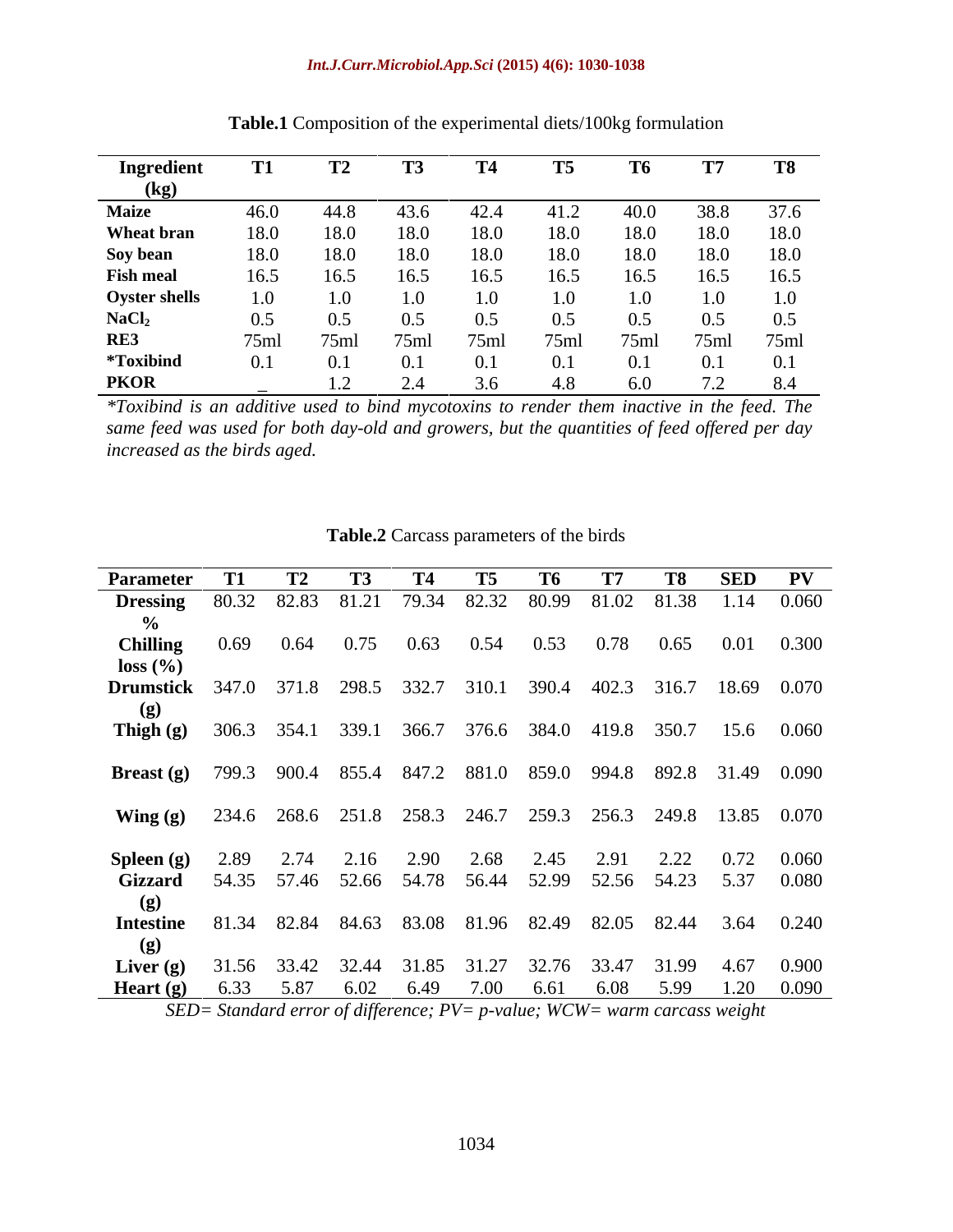**Table.3** Proximate composition of the meat

| Parameter T1                                                          |     |     |                                 | 14  | <b>T5</b> | - 16 - |     | <b>T8</b> | SED PV        |
|-----------------------------------------------------------------------|-----|-----|---------------------------------|-----|-----------|--------|-----|-----------|---------------|
| Colour                                                                |     |     |                                 |     | 2.3       | 2.2    | 2.4 | 2.3       | $0.49$ 0.23   |
| Off-odour                                                             | 1.8 | 1.9 | 2.1                             | 1.8 | 1.9       | 1.9    | 1.8 | 1.9       | $0.31$ 0.19   |
| Juiciness 3.3 3.4                                                     |     |     | 3.6                             | 3.6 | 3.5       | 3.8    | 3.5 | 3.7       | $0.22$ 0.64   |
|                                                                       |     |     | 3.4 3.6 3.5 3.4 3.4 3.6 3.5 3.8 |     |           |        |     |           | $0.19$ $0.25$ |
|                                                                       |     |     | 3.5                             | 3.8 | 3.6       | 3.6    | 3.4 | 3.4       | $0.35$ 0.06   |
| Flavour<br>intensity<br>Flavour<br>liking<br>Overall<br>acceptability |     |     | 3.9                             | 3.8 | 3.8       |        | 3.7 |           | $0.24$ 0.08   |
|                                                                       |     |     |                                 |     |           |        |     |           |               |

### **Table.4** Sensory characteristics of the meat

*SED= Standard error of difference; PV= p-value; WCW= warm carcass weight*



**Figure.1** Peroxide values (POV) and ultimate pH (pHu) of the muscles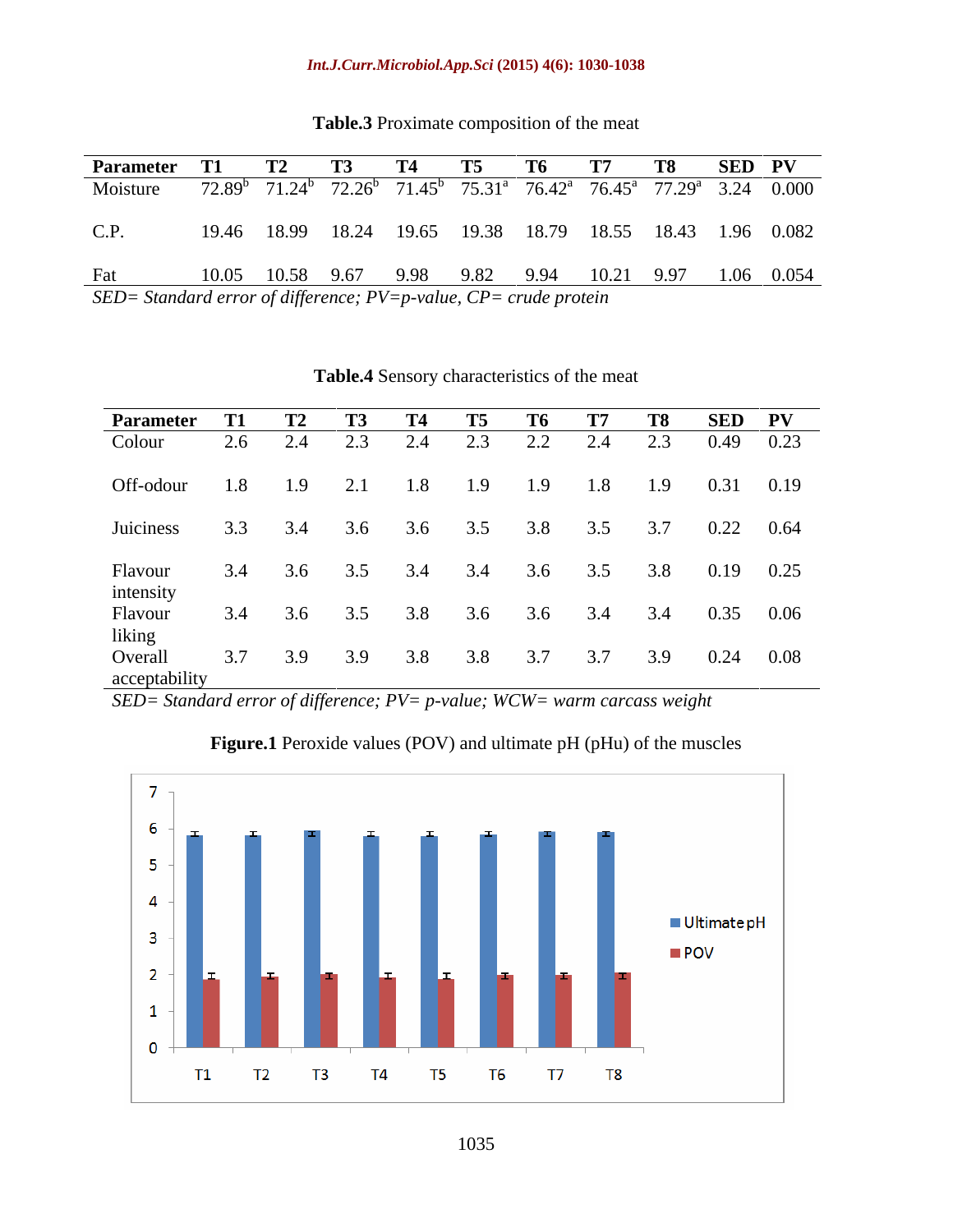Juicier meat appears more palatable than less juicy ones. Early research indicates that Grosch, 1996). In all the products however, the sensation of juiciness is composed of the POVs were significantly lower two organoleptic components. The (p<0.001) than 25millequivalent of active impression of wetness during first chews produced by the rapid release of meat fluid, limit of acceptability in fatty foods and sustained juiciness largely due to stimulatory effect of fat on salivation (Dransfield *et al.*, 1984; Thompson, 2004). The  $pH_u$  of the muscles ranged between 5.81 Juiciness is directly related to tenderness, and 5.92. Similarly, there were no thus more tender meat readily liberate juices significant  $(p>0.05)$  differences in the pH<sub>u</sub> of during chewing, compared with tougher the muscles. The ultimate pH of animals is

sensory attributes of meat products vary 5.80 in turkeys. The slight variations significantly from the known, such products observed in the present study could be due will be rejected by consumers (Lawrie and to differences in stress exposure to the Ledward, 2006; Warris, 2010; Teye *et al.,* 2011). Since the PKOR-fed chicken had similar sensory characteristics as those on Costs of acquiring maize and PKOR the control diet, is an indication that PKOR as a feed ingredient in broiler rations would The costs of acquiring and processing the have no adverse effect on the sensory PKOR and maize used in this study are characteristics of the meat.

# **Lipid per-oxidation (per-oxide value) and**

The ultimate pH (pH of the products at a no cost, as its collection was a relief to the 24hours after slaughter), and the rate of lipid processors and residents around processing per-oxidation in the product (after 7 days in storage) were determined and the results are presented in Figure 1. The women who assisted with the collection

The POVs of the products ranged between per ton of PKOR collected. This was to 1.88 and 2.07millequivalent of active  $O_2$ /kg motivate them to assist whenever the need muscle. There were no significant  $(p>0.05)$ differences in the peroxide values of the moist and was quite bulky, so cost of drying muscles compared with the control products (Figure 1). It was expected that the fat present in the PKOR might influence lipid In conclusion, the use of palm kernel oil oxidation in the muscles, but that was not residue as substitute for maize up to 17.5% the case. This indicates that meat of PKOR-inclusion had no significant effect on carcass fed birds would not be prone to lipid per- parameters, sensory characteristics andoxidation. Lipid per-oxidation results in

stale, rancid flavour in food (Kerler and the POVs were significantly lower  $O_2$ /kg product, which is considered as the (Evranuz, 1993; Narasimhan *et al.,* 1986).

meat.<br>
Several studies indicated that when the slaughter. Warriss (2010) reported pH<sub>u</sub> of and 5.92. Similarly, there were no influenced mainly by the degree of glycogen reserves in the muscles of the birds prior to slaughter. Warriss (2010) reported  $pH_u$  of animals during restraining and slaughter.

## **Costs of acquiring maize and PKOR**

presented in Table 5.

**Ultimate pH of the muscles** of maize cost \$350 whilst that of PKOR was The cost of acquiring and processing a ton \$110. The PKOR was obtained at virtually

sites.<br>The women who assisted with the collection were however given a honorarium of \$10 motivate them to assist whenever the need arises. The PKOR was however obtained was quite high.

residue as substitute for maize up to 17.5%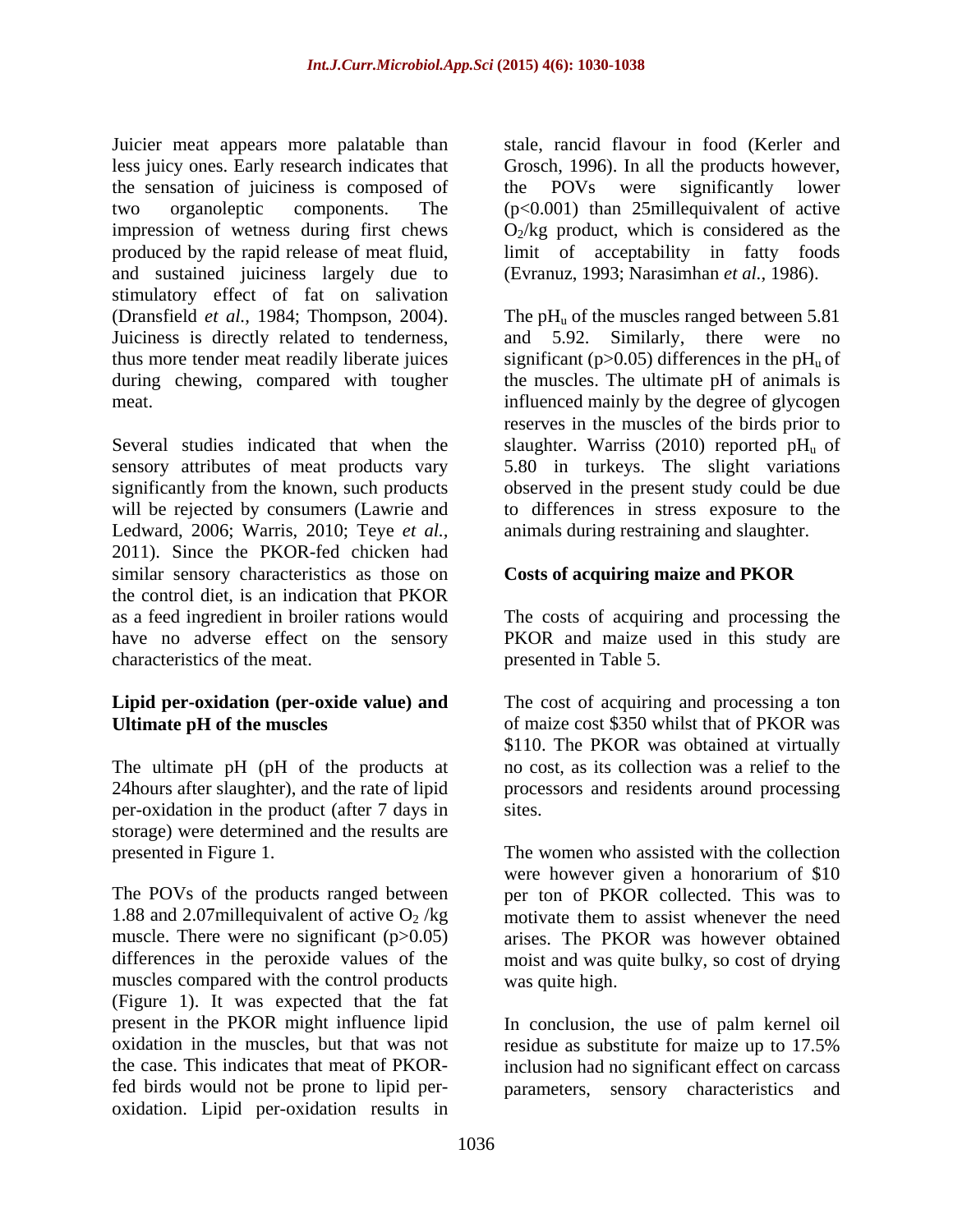storability of the meat. Farmers can replace dietary maize with palm kernel oil residue

- MOFA. 2011. Agriculture  $-$  In  $-$  Ghana  $-$
- Anyang, I. 1999. *The effect of feeding rations on performance of broiler-*
- AOAC. 1999. Official methods of analysis
- Effect of palm kernel oil residue the birds. *Ghanaian Journal of Animal*
- Bell, D.D., and Weaver, W.D. 2002. Jr. egg production,  $5<sup>th</sup>$  edition, Kluwer
- British Standard Institution. 1993. Assessors selected assessors. BS 17667. British
- Christensen. M., Purslow, P.P. and Larsen, temperature on mechanical properties of whole meat, single muscle fibres

and perimysial connective tissue. *Meat Science* 55(3):301-307.

- up to 17.5% in broiler rations to minimize Dransfield, E., Francombe, M.A. and production costs. Whelehan, O.P. 1984. Relationships **References** meat. *Journal of Texture Studies* between sensory attributes in cooked  $15(1):33-48.$ 
	- Facts and Figures 2010. Statistics, temperature and moisture content on Research and Information Directorate, lipid per-oxidation during storage of Ministry of Food and Agriculture. Pp unblanched salted roasted peanuts: 18-20. shelf life studies for unblanched salted *dif erent levels of palm kernel cake in of Food Science and Technology* 28: Evranuz, Ö.E. 1993. The effects of roasted peanuts. *International Journal* 193–199.
	- *finisher chickens.* A dissertation Flake, L. and Ashitey, E. 2008. *Ghana* submitted to the School of Agriculture, *Poultry and Products Annual Report,* UCC, in partial fulfillment of the *2008*. Foreign Agricultural Service; requirements for the award of B.Sc. United States Development Agency (Agriculture) degree. (USAID). Gain Report Number GH 8006.
	- of AOAC International (16th ed.). Howard, A. 1976. Psychometric scaling of Gaithersburg, MD, USA: AOAC sensory texture attributes of meat. International. In P. Cunniff (Ed.), pp 17  $Journal of Texture Studies 7(1):95-22$ sensory texture attributes of *Journal of Texture Studies* 7(1):95 107.
- Apori, S.O., Teye, M. and Peprah, F. 2013. Kerler, J. and Grosch, W. 1996. Odorants (*Elaeis guineensis*) in broiler rations on (WOF) of refrigerated cooked beef. growth and carcass characteristics of *Journal of Food Science*, 61: 1271 contributing to warmed-over flavour 1274.
	- *Science* 7 (2): 26-32 Lawrie, R.A. and Ledward, D.A. 2006. (Eds), Commercial chicken meal and of muscles. In: *Lawrie's Meat Science*, egg production.  $5^{th}$  edition. Kluwer  $7^{th}$  edition. Woodhead Publishing <sup>th</sup> edition, Kluwer  $7<sup>th</sup>$  edition, Woodhead Publishing Academic Publishers. Pp7, 8, 47, and 873-910. Cambridge CB1 6AH, England. pp 75 -Chemical and biochemical constitution of muscles. In: *Lawrie <sup>s</sup> Meat Science*, 7 Limited, Abington Hall, Abington,<br>Cambridge CB1 6AH, England. pp 75 -90.
	- for sensory analysis: Guide to Minitab. 2007. Minitab Statistical Software, selection, training and monitoring of release 15 for Windows 95/98/2000 and Windows NT. Minitab Inc, USA.
	- Standard Institute, London, United Narasimhan, S., Raghuver, K.G., Kingdom. 31pp. Arumngham, C., Bhat, K.K. and Sen, L.M. 2000. The effect of cooking groundnut oil evaluation by sensory Narasimhan, S., Raghuver, K.G., D.P. 1986. Oxidative rancidity of and chemical indices and their